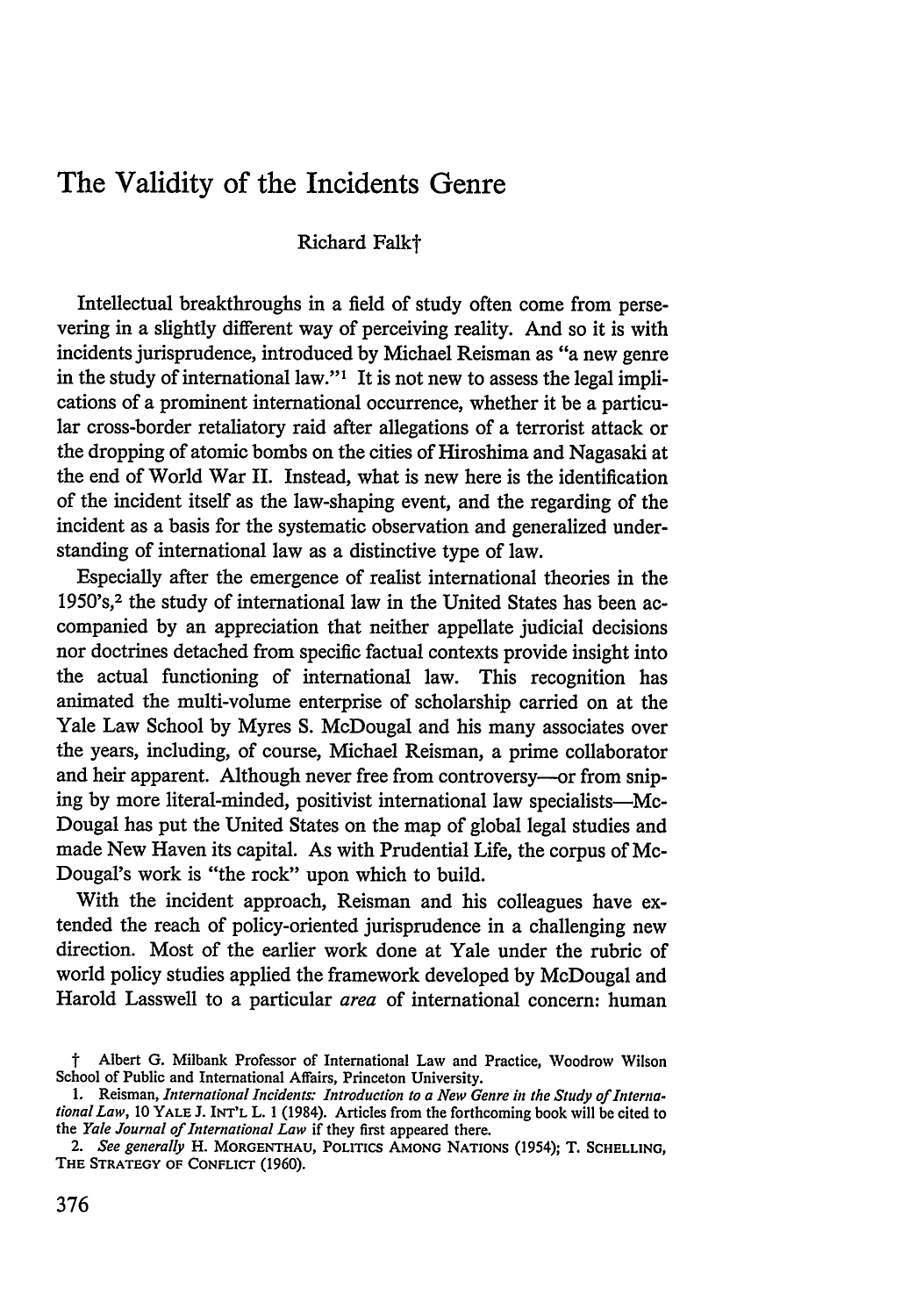rights, space, oceans, the use of force. $3$  An attempt was made to analyze the whole of each area by discerning norms over time through the examination of trends and patterns of decision in the main subjects of controversy. These studies gave attention to the consequences of choosing among values and urged an inclusive vision of world community as an orientation for those with institutional decision-making power, including government officials. Despite their comprehensiveness, the main publications in the McDougal series purport to be preliminary mapping operations that need to be further reinforced by elaborate programs of research and seem to impose on readers extended discourses at high levels of abstraction.

I suppose the essay by McDougal and Schlei, "The Hydrogen Bomb Tests in Perspective: Lawful Measures for Security,"<sup>4</sup> can be viewed as the earliest direct predecessor of the incident genre. In that extensive study, the atmospheric tests of the hydrogen bomb carried out by the United States in the Pacific are given legal sanction. The incident in this case consists of the carrying out of the tests and the legal attack mounted against them. The article seems polemical; by asserting a particular method of interpreting the law, it seeks to refute a companion article by Emanuel Margolis that attacks the legality of the tests.<sup>5</sup> McDougal and Schlei invoke a variety of considerations to justify the tests as a lawful security measure given international circumstances at the time, especially the Cold War. The final section of the article is entitled "For a Free World and Free Seas" and ends with a rhetorical flourish: "Without at least a portion of the world defended in its freedom it would be folly to talk of freedom of the seas and the welfare of dependent peoples."<sup>6</sup> Aside from its partisan tone and length, there is no reason why the piece would not be appropriate as an incident study. Such an observation is not meant as a snide allegation that Reisman and his colleagues have reinvented the wheel. Rather, their creative undertaking is to place an existing type of study within a new category, then to set forth the attributes that qualify individual exercises for inclusion, and finally, to propose that the new category be treated as a distinct object of reflection.

*<sup>3.</sup> See, e.g.,* M. **McDOUGAL,** H. **LASSWELL** & L. **CHEN, HUMAN RIGHTS AND WORLD PUBLIC ORDER** (1980); M. **McDOUGAL,** H. **LASSWELL** & I. **VLASIC,** LAW **AND PUBLIC** OR-**DER IN SPACE** (1963); M. McDOUGAL & W. **BURKE, THE PUBLIC** ORDER **OF THE OCEANS (1962).**

<sup>4.</sup> McDougal & Schlei, *The Hydrogen Bomb Tests in Perspective: Lawful Measures for Security,* 64 YALE L.J. 648 (1955).

<sup>5.</sup> Margolis, *The Hydrogen Bomb Experiments and International Law,* 64 YALE L.J. 629 (1955).

<sup>6.</sup> McDougal & Schlei, *supra* note 4, at 710.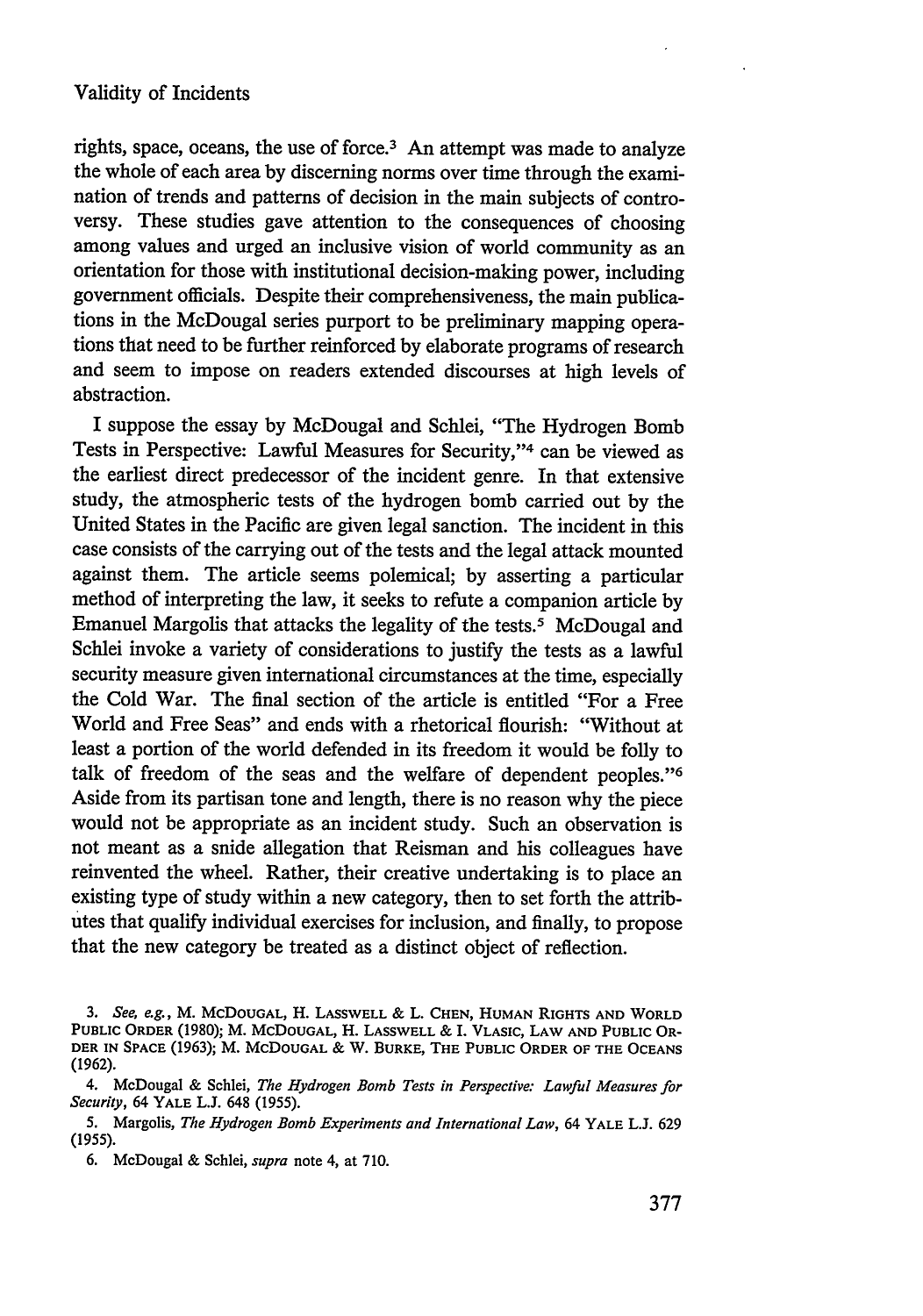Another way into the incidents genre relies on problem-oriented jurisprudence.<sup>7</sup> In that approach, an area of international legal activity is delimited by topic-for example, oceans, foreign investment, or internal war. A series of colliding primary and secondary materials are collected and examined to point up tensions, ambiguities, and policy implications. The whole topic is given coherence by positing one or more hypothetical problems that can only be "solved" by bringing to bear an array of legal materials. The goal is to reveal the nature of legal controversy, including the resistance of both facts and law to any simple rendering as objectively true. These contrived problems can be viewed as hypothetical "international incidents" and are drawn from actual occurrences in international life.

In contrast to this method, Reisman's incidents are not properly occasions for arguing global policy controversies. Rather, they constitute the discrete interactions that give us a special insight into the process and reality of international law itself. If God lives in the particulars, so does international law. Some incident studies are controversial in an East-West sense, but the intent of the overall inquiry is to illuminate how the participants use law for their own ends and to interpret the incident's effect on legal policy. Thus, for instance, Sadurska's study of the Swedish response to the penetration of its territorial waters by Soviet submarines examines the Swedish legal claims, identifies their novelty, and assesses the implications for maritime mobility of the acquiescence to these claims by other states, including the Soviet Union.<sup>8</sup>

Two pedagogical strategies merge by focusing on incidents. First, a framework is established for observing how participants in international affairs make use of international law in the pursuit of their goals. The emphasis is on the phenomenon itself, and as such, the incident method is more concrete than traditional efforts to assess the character of international law by reference to aggregate flows of authoritative decisions over time.

Second, the incident method deconstructs the generalized process of international law creation and adaptation into revealing instances. This kind of particularity shows how policies are shaped in a variety of critical issue-areas. Recent incident studies examine such prominent events as the Soviet downing of KAL **007,<sup>9</sup>**the Gulf of Sidra encounter in 1981,10

*<sup>7.</sup> See generally* B. **WESTON, R.** FALK **& A.** D'AMATO, **INTERNATIONAL** LAW **AND** WORLD ORDER (1980).

*<sup>8.</sup> See* Sadurska, *Foreign Submarines in Swedish Waters: The Erosion of an International Norm,* 10 YALE J. INT'L L. 34 (1984).

*<sup>9.</sup> See* Morgan, *The Downing of Korean Air Lines Flight 007,* **11** YALE **J. INT'L** L. **231** (1985).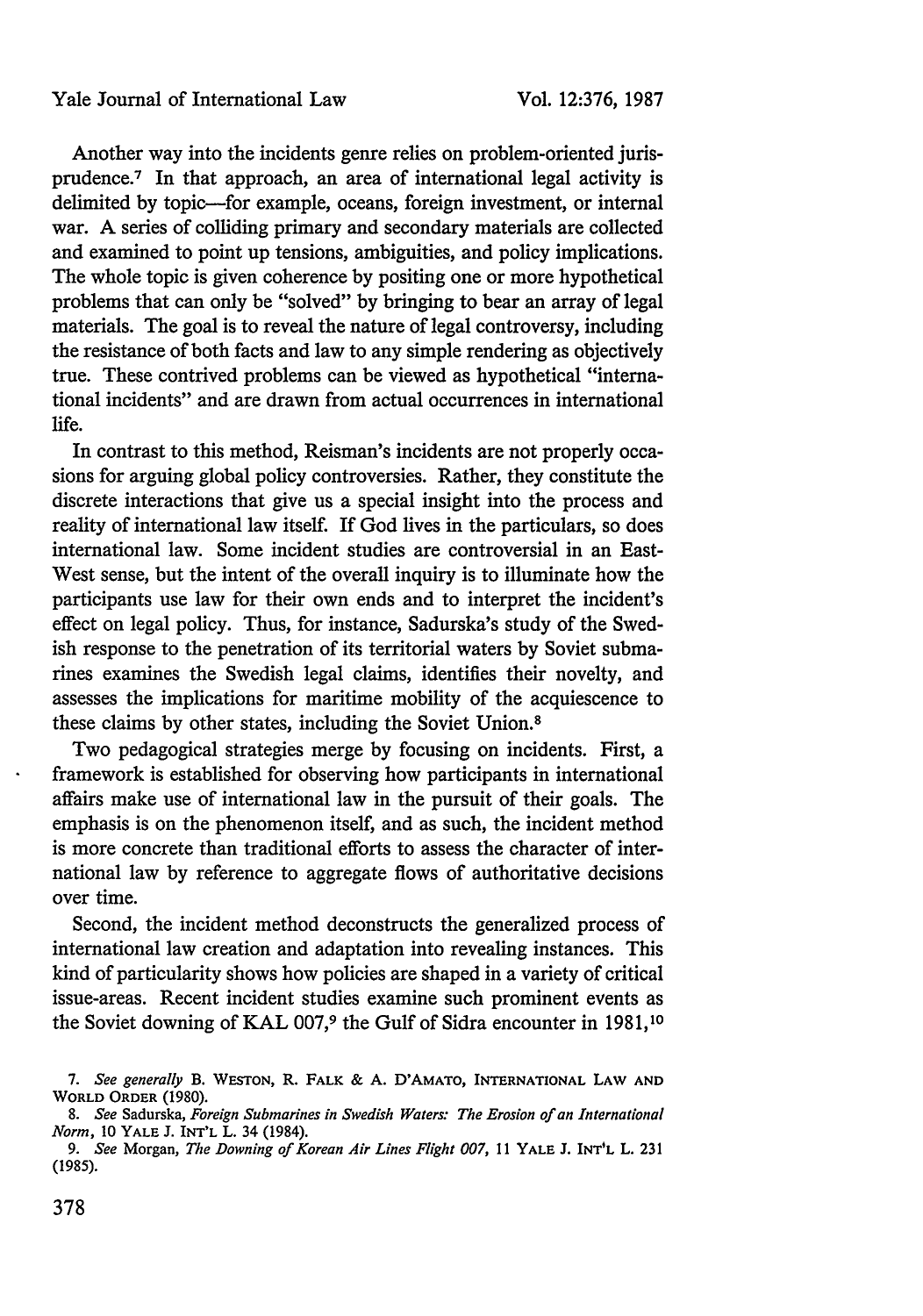the 1978 crash of the Cosmos 954 satellite,<sup>11</sup> the IRA bombing of Harrods.<sup>12</sup> the 1982 Israeli invasion of Lebanon,<sup>13</sup> the Argentinian invasion of the Falklands,<sup>14</sup> and the conflict over the Soviet gas pipeline.<sup>15</sup> Each incident raises challenging issues of legal policy choice in an area of international life, yet each is grounded in the specifics of its narrative context.

What new, then, is learned? It is important to stress, as Reisman does, that international incident study is a "genre," comparable to such traditional genres as cases, doctrines, and issue-areas, and hence that it enlarges the repertoire of pedagogic strategies available to the student and practitioner of international law. Two further valuable genres, in the manner of "international incidents," can be suggested to underscore the assertion that genre is an expandable category. One is a systematic mapping of "international legal regimes" that is operative and aspirational in some crucial issue areas, such as money, trade, war, nuclear weapons, and human rights. The other is the extension of problems, incidents, and cases into dynamic legal game-play and simulation studies, analogous to war games, that provide insights into the choices and constraints facing decision-makers called upon to apply legal prescriptions in a variety of settings.

Thus, the test of pedagogic value is whether the genre of "international incidents," singly or in combination with other genres, adds something significant to our understanding of international legal process and substance. I am certain that it does. It provides the best available means of comprehending the legislative potential of facts in relation to different topics and different geopolitical configurations on a local, regional, or global scale. This latter point needs to be accented, especially where an incident deals with the use of force. If, in 1981, Libya were testing claims to sustain its legal position vis-à-vis the Chesapeake Bay as an offset to the U.S. position vis-à-vis the Gulf of Sidra, the outcome of the incident would have been markedly different.

<sup>10.</sup> *See* Ratner, *The Gulf of Sidra Incident of 1981: A Study of the Lawfulness of Peacetime Aerial Engagements,* 10 YALE J. INT'L L. 59 (1984).

**<sup>11.</sup>** *See* Cohen, *Cosmos 954 and the International Law of Satellite Accidents,* 10 YALE **J: INT'L** L. 78 (1984).

<sup>12.</sup> *See* Kuerbitz, *The Bombing of Harrods: Norms Against Civilian Targeting,* in INTER-**NATIONAL INCIDENTS: THE** LAW THAT **COUNTS IN WORLD** POLITICS (W. Reisman & **A.** Willard eds. **1987)** (forthcoming) [hereinafter **INTERNATIONAL INCIDENTS].**

**<sup>13.</sup>** *See* Hufford & Malley, *The War in Lebanon: Waxing and Waning of International Norms,* in **INTERNATIONAL INCIDENTS,** *supra* note 12.

<sup>14.</sup> *See* Socarras, *The Argentine Invasion of the Falklands and International Norms of Signalling, 10* YALE J. INT'L L. 356 (1985).

<sup>15.</sup> *See* DeSouza, *The Soviet Gas Pipeline Incident: Extension of Collective Security Responsibilities to Peacetime Commercial Trade,* 10 YALE J. **INT'L** L. 92 (1984).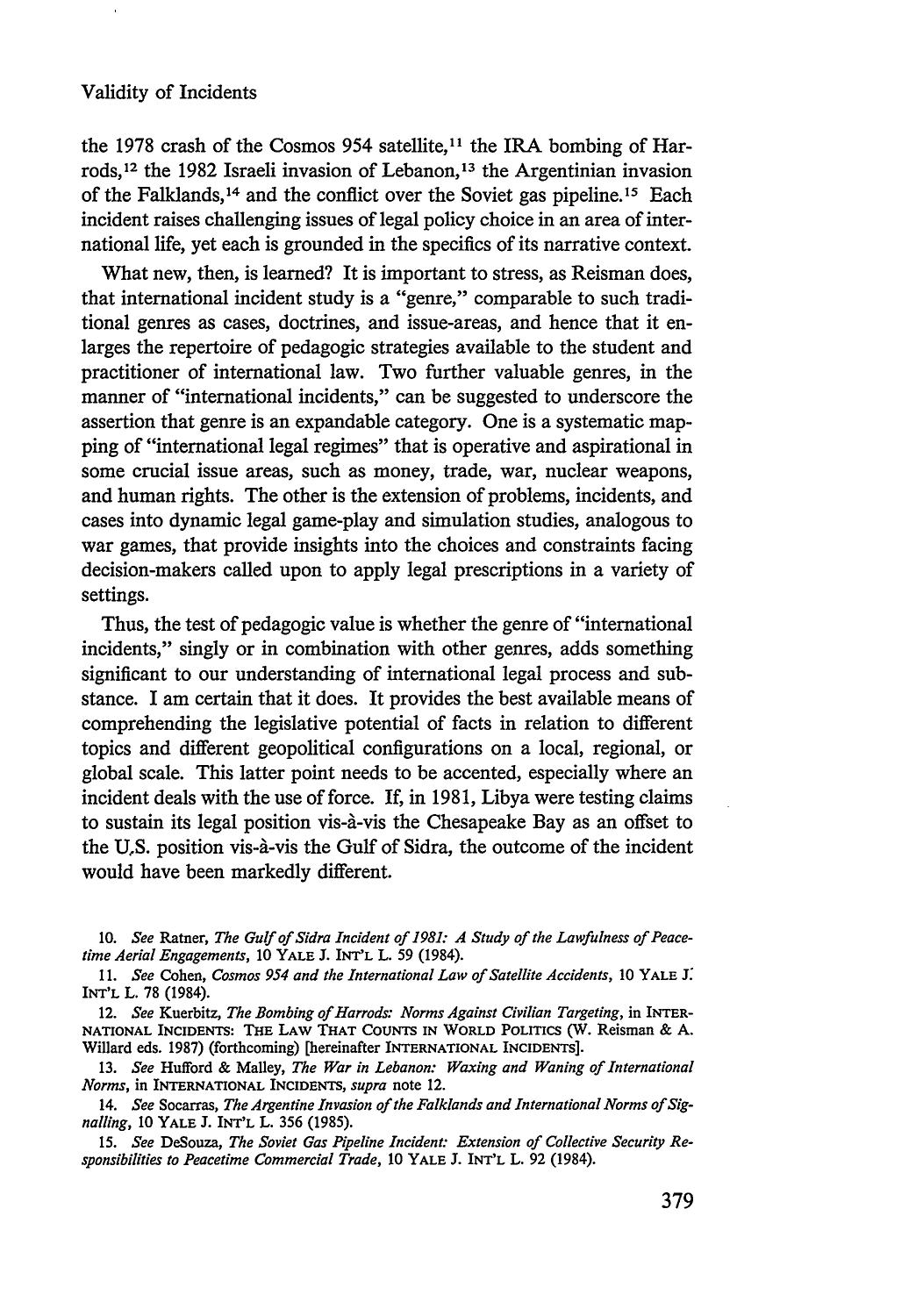Another benefit of the international incidents approach is that it relates law to the texture of international life. Incident studies read, in the first instance, like media accounts. These accounts do not suffer from a *priori* constraints or preconceptions, although incomplete and withheld information may give an incident an illusory and problematic status. A related difficulty is the assessment of proclaimed and real intentions. When a government attacks targets in a foreign country in retaliation for earlier alleged acts of terrorism, it is likely to assert a deterrent or preventive justification because of the unacceptability of a purely punitive rationale. However, providing a legal interpretation of these events shows how pervasive the reliance on law in world affairs is, at least in the sense of communicating claims to legitimate action and reaction. At the same time, such inquiries are not necessarily reassuring about the role of international law in *regulating* conflicts. The incident genre makes us appreciate not only the pervasiveness of law but also its embeddedness in geopolitics and its subordination to power dynamics.

A further contribution of the international incident approach is the additional bridge it builds between the study of international law and that of international relations. For those who are either cynical about the relevance of international law or sentimental and legalistic, the incident genre is an excellent antidote. It provides a foundation for realistic assessment of international law because it views law as shaped by wider contexts. In other words, actual fact patterns generate legal arguments, while specific outcomes create expectations about the future by altering or sustaining the expectations created by past decisions in comparable or related incidents. As such, the incident genre enables non-lawyers to discern non-regulative functions of international law-for example, the crystallization of a controversy through the invocation of legal justifications to articulate opposing claims-as well as the play of power variables upon regulative expectations.

Reisman is suitably restrained about locating the incident genre within this wider terrain of international legal studies and is cautious enough to identify the initial incident studies as no more than opening probes. He notes that one rationalization for the incident genre is the paucity of cases decided by established tribunals. In this regard, incidents help introduce elements of potential legal order into "those vast deserts in which case law is sparse,"<sup>16</sup> thereby enriching the material available for consultation when tribunals are called upon to decide, students to contemplate, or advisors to advise.

<sup>16.</sup> Reisman, *supra* note 1, at 19.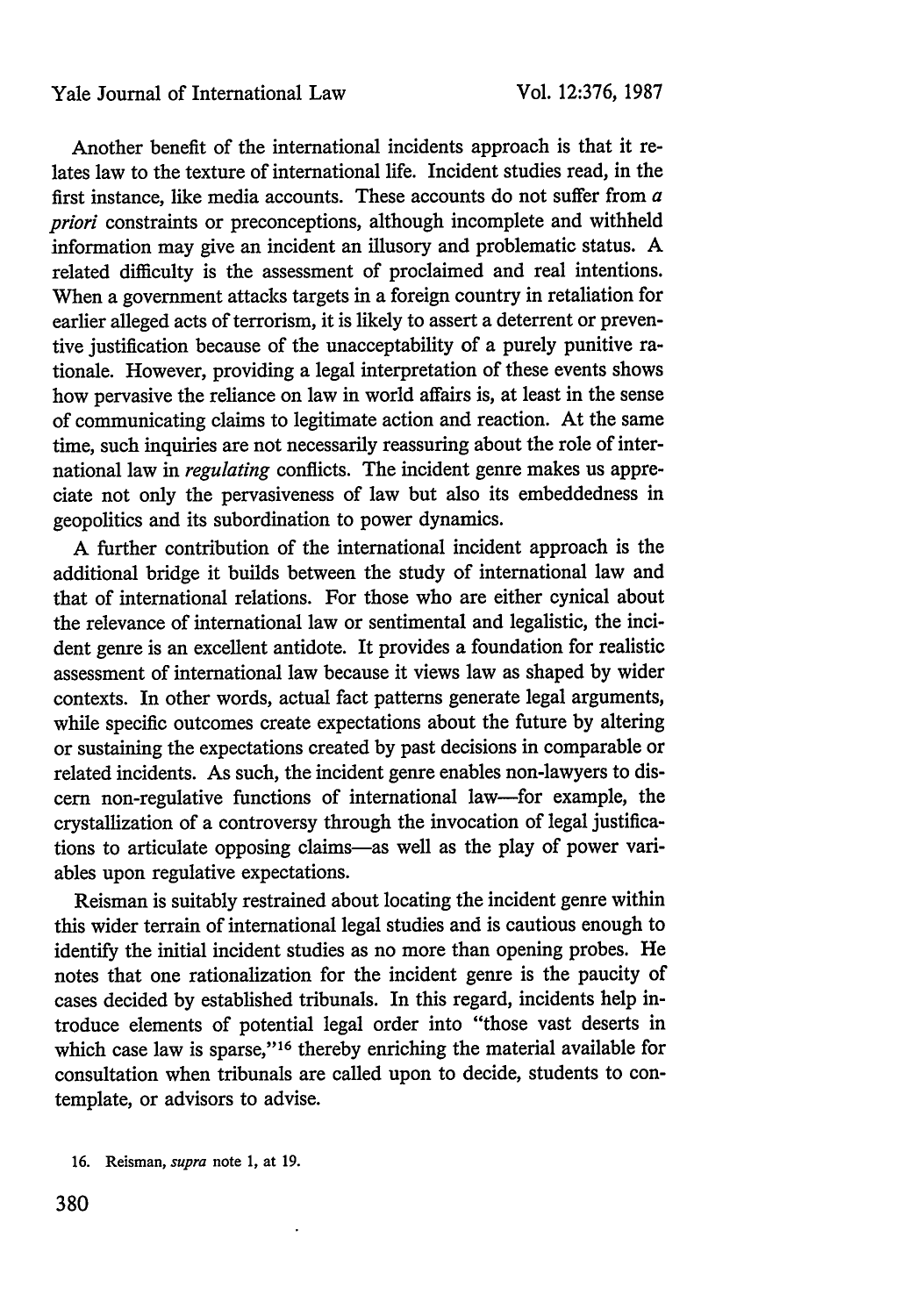This cluster of international incident studies is described as part of "a first, experimental effort at establishing a format for a new genre in international legal analysis."<sup>17</sup> Reisman acknowledges that the undertaking would have little value if it were to stop at this point. To survive as a genre, incidents will require a group of specialists to join with Reisman and his students in adopting the genre, updating it, extending its reach, and exploring analogous material from a variety of perspectives. Reisman calls upon his professional colleagues to join in producing more studies "on a regular basis, setting out current incidents," and upon "[i]nnovative student international law journals" to "establish a section of each issue dedicated to incidents, alongside the more conventional case note."<sup>18</sup> Thus, Reisman and his collaborators are both acknowledging the limited character of what has been done to date and seeking to overcome these limits by expanding the enterprise.

Will this new genre catch on? Should it? Is it a good claim on scarce resources of time and energy available to the scholarly community? I would respond affirmatively to all of these questions. One of the appeals of the genre is that the conversion of an international incident into a study can be guided by a framework of inquiry, and that it presupposes relatively little specialized background. Andrew Willard's essay on method provides a clear guide for any law or graduate student.19 However, the assessment of the factual and legal dimensions of an incident entails reliance on overall knowledge and sensitivity. Grasping the implications of an incident while assuring as much disinterestedness as possible requires a legal guru of some sort in the background. Even gifted students are likely to produce rather thin and biased studies of incidents if merely turned loose with a few incident studies as models of how to proceed. Depth and sensitivity in relation to an incident necessarily draw upon reserves of scholarly experience and intelligence.

So far, the selection of incidents, their presentation, and their pedagogic effectiveness exhibit an unevenness to be expected of such an early effort. Reisman and Willard deserve praise for successfully imposing an overall format for the investigation of each incident without being too rigid or reductionist in their drive for uniformity of approach. In addition, incident studies have achieved a responsible degree of scholarly balance and have been executed with technical competence. There are, in other words, no blatant polemics or ideological posturings in the studies, although inevitably the selection of events and sources is heavily

<sup>17.</sup> *Id.*

**<sup>18.</sup>** *Id.* at 20.

<sup>19.</sup> Willard, *Incidents: An Essay in Method,* 10 YALE J. INT'L L. 21 (1984).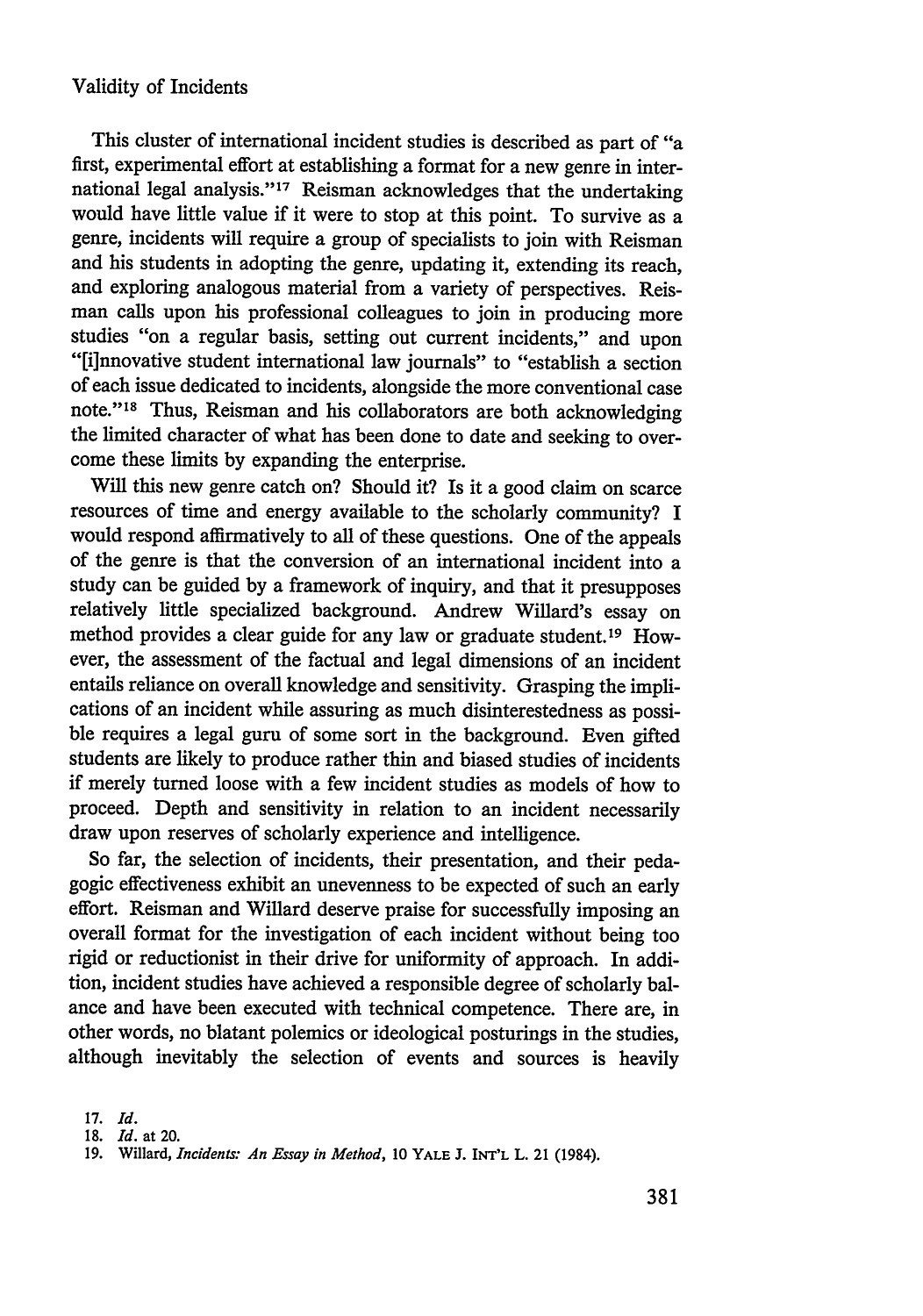weighted toward the West, and specifically toward the U.S. mindset and professional literature.

Some important lessons about the selection and conceptualization of incidents emerge. The genre needs to be, in my judgment, more rigorously focused on discrete occurrences with relatively tight boundaries in time and space, highlighting a central normative controversy as to claims of right. For instance, the studies on foreign submarines in Swedish waters, Cosmos 954, the Gulf of Sidra incident, KAL 007, and the bombing at Harrods2° are fine as incidents, but the Soviet gas pipeline controversy, the Argentinian invasion of the Falklands, and the war in Lebanon<sup>21</sup> are in various degrees either too diffuse--containing multi-dimensional issues-or else arbitrarily delimited in order to create a framing suitable for incident analysis. It seems to me that a complex interaction over time, like a war, is not susceptible to encapsulation within the incident genre. One possible extension of the notion of incidents would be to take a process situated in time and place, such as the 1982 Israeli invasion of Lebanon, and treat a series of interrelated events that arise in the course of the war as the basis for a volume of incident studies. For instance, the collection could include studies of the pre-invasion retaliatory bombing strikes against Beirut, the terrorist attack on the Israeli diplomat in London, the siege of Beirut, the massacres at Sabra and Shatilla, the Israeli withdrawal from Lebanon, as well as the original Israeli attack itself. Each of these incidents would cast light on its neighbors, and one could imagine an incidents workshop under Reisman's direction devoting a whole semester to the 1982 war.

By such comments, I do not mean to deprecate the achievement of the Hufford and Malley study.22 It provides a good, legally-oriented basis for appraisal of some of the main issues presented by the Israeli invasion by concentrating on the underlying Israeli claim of anticipatory self-defense. My objection is that this study regards a broad range of events as one incident. These events lack a natural focus, and as I suggested above, should more appropriately be treated as "a complex incident" or "a multiple-incident process."

Hufford and Malley's presentation includes, inevitably, characterizations of the issues that seem superficial and misleading. A phrase like "Israel views the PLO as a terrorist group"<sup>23</sup> is unsatisfactory; it fails to capture the subtleties and complexities of the situation. It is useful for

22. Hufford & Malley, *supra* note 13.

<sup>20.</sup> *See supra* notes 8-12.

<sup>21.</sup> *See supra* notes 13-15.

<sup>23.</sup> *Id.*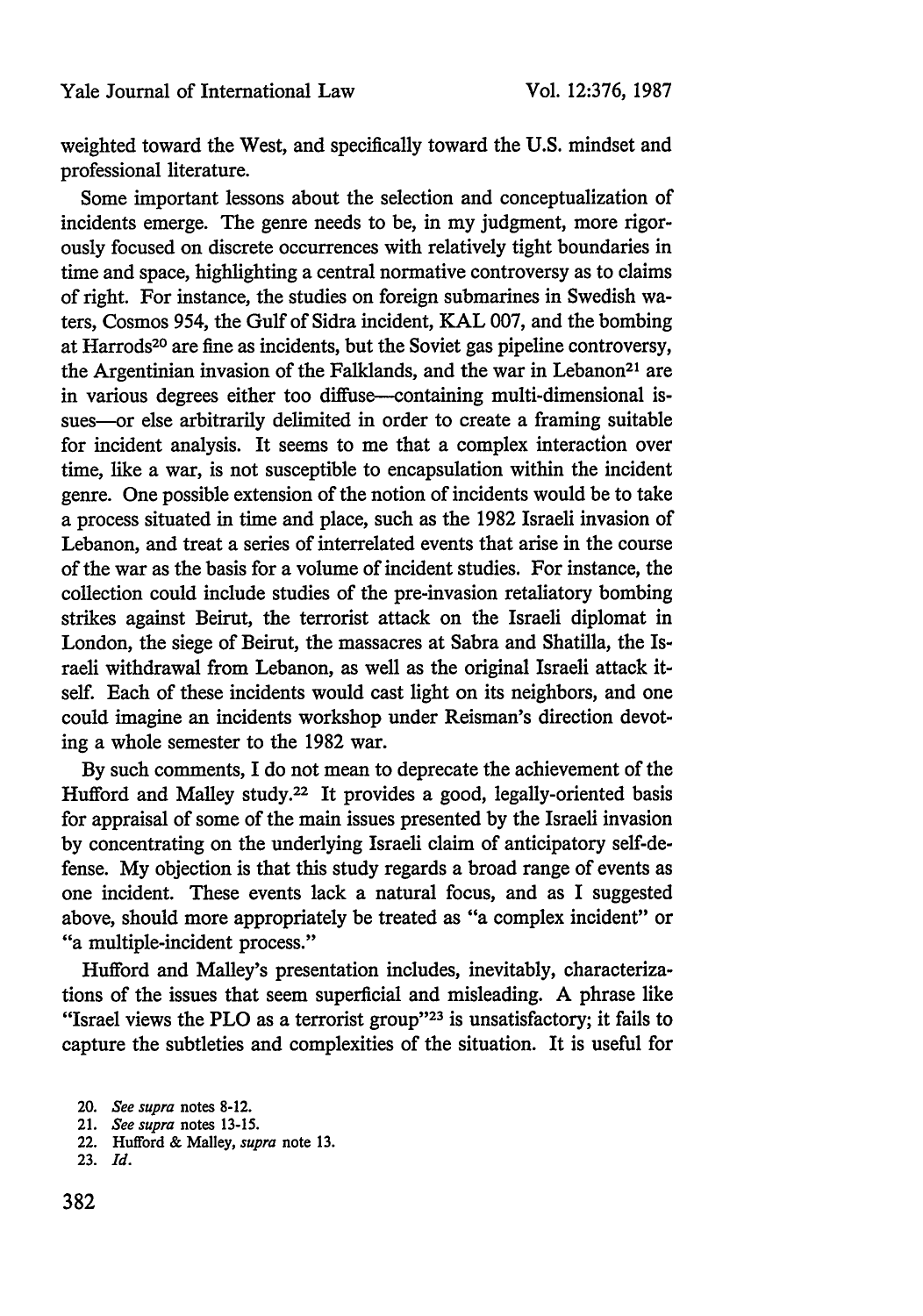the government of Israel to treat the PLO as a terrorist group, but whether the government is sincere and monolithic in doing so, or is merely invoking the symbolism of terrorism as a way of withholding legitimacy and justifying its refusal to enter into negotiations with the only tenable representative of the Palestinian people, is unclear. Why a government acts as it does and its explanation of its actions may radically differ when recourse to force is being justified, especially if the government is seeking to mobilize support or dilute opposition. The MacBride Commission was told repeatedly by Lebanese and Jordanian informants that the main Israeli objective in the 1982 invasion was either the political and economic restructuring of Lebanon or the shattering of the Palestinian national movement on the West Bank.24 Instances of crossfrontier violence were dismissed as inconsequential, and the invasion was explained by these officially unacknowledged goals and motives. If the invasion had indeed been motivated by these objectives, then the claim of anticipatory self-defense was not a valid interpretation of this incident, but rather a pretext, creating at most a further subcategory of "artificial" or "contrived" incidents.

In the study, the authors discuss the assessment of the necessity and proportionality of the Israeli invasion from a number of perspectives other than those of the belligerent parties. Their most significant conclusion is that Western European nations, the United States, and even the Soviet Union, while disapproving of the invasion to varying extents, nevertheless did so in such a restrained way as to give Israeli claims a degree of qualified legal endorsement. The failure of the authors to provide their own appraisal of the incident is a serious omission, as it might have provided a clearer sense of the character of the incident and its impact on the wider legal policy issues involved. One wonders, however, whether any such attempt at focus would not have seemed inconclusive or arbitrary because of the uncertainty as to precisely which Israeli claim was being assessed—to invade in the first instance, to extend the zone of invasion to include Beirut, to try to remove the PLO and Syria from Lebanese territory, or to attempt to destroy the PLO and its leadership.

Similarly, Socarras's essay on the norms of signalling intentions, focusing on the controversy over the future of the Falklands,<sup>25</sup> hardly constitutes an incident; rather, the norms seem to be abstracted from an analysis of the diplomacy between Great Britain and Argentina over a

<sup>24.</sup> **ISRAEL IN LEBANON: THE REPORT OF THE INTERNATIONAL COMMISSION TO IN-QUIRE** INTO **REPORTED VIOLATIONS** OF **INTERNATIONAL LAW BY ISRAEL DURING ITS IN-VASION OF THE LEBANON** (1983) (The MacBride Commission Report).

<sup>25.</sup> Socarras, *supra* note 14.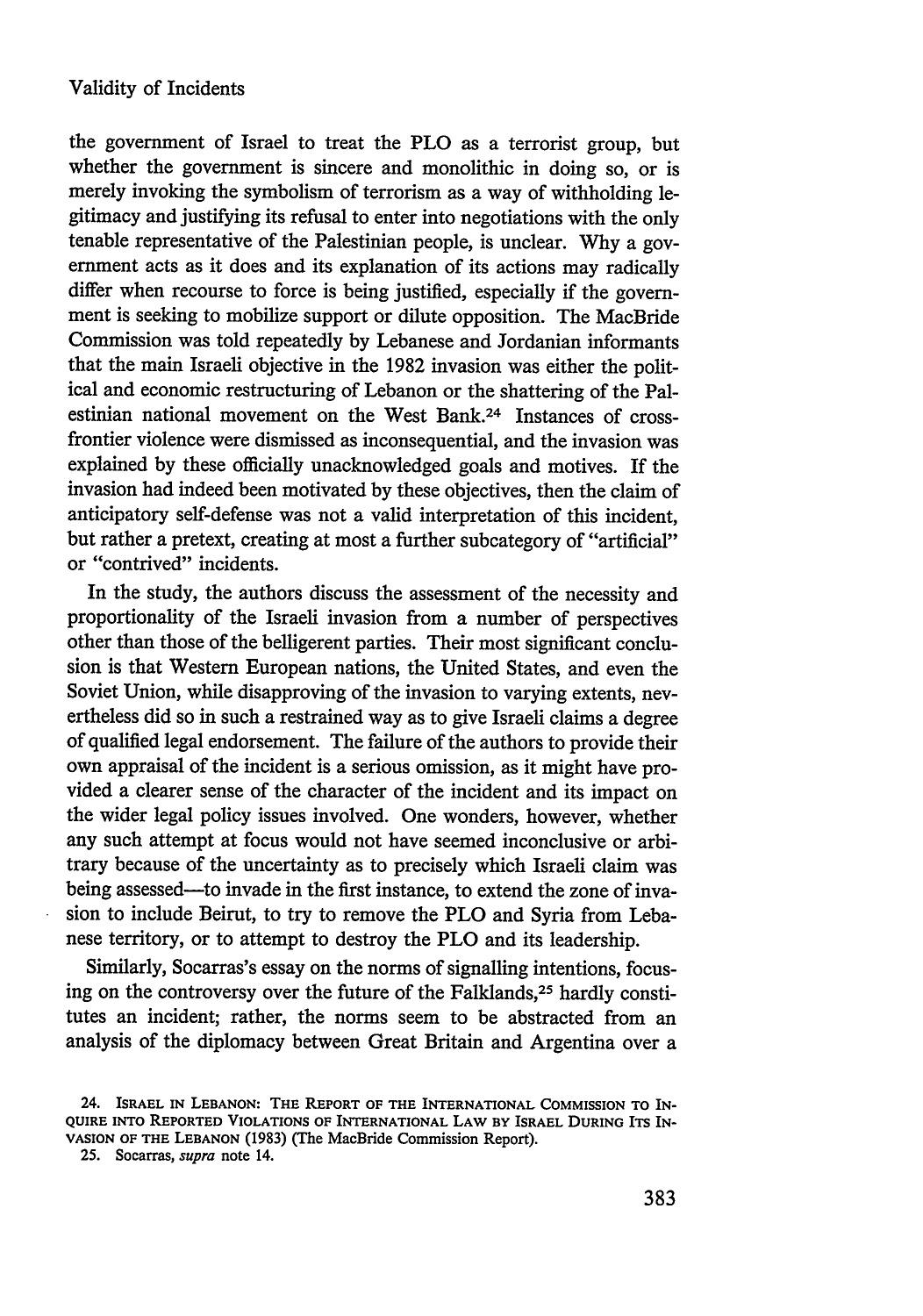#### Yale Journal of International Law

period of years, climaxing with the invasion. The incident could be defined as the invasion or the war, but an emphasis on the latter would result in the same problem of diffuseness present in the Lebanon study. Emphasizing the invasion as the incident, on the other hand, is not of great legal policy interest because once the situation is so delimited, the fact that minimum legal inhibitions on the use of force across boundaries were violated is obvious.

Socarras is correct in selecting for study the signalling aspects of the incident. British signalling failures suggest Britain's culpability in not indicating clearly, in the decade prior to the invasion, a resolve to uphold, by force if necessary, its claims to the Falklands. Indeed, British signals encouraged the opposite inference in Buenos Aires. Britain acquiesced in earlier Argentinian "violations" of British sovereignty over the Falklands, especially during the South Georgia landing of 1981.26 This implicitly encouraged the Argentinians to believe that the British would relinquish sovereignty if directly challenged, and certainly would not go so far as to fight a war to retain it.

Importantly, although Socarras's emphasis on signalling finds little precedent in traditional sources of international law, in some circumstances signalling allows the gradual resolution of conflict, the avoidance of war, and incremental nonviolent readjustment of rights and duties between adversaries. As such, signalling is an informal extension of the reach of international law within the domain of conflict. Signalling has been explored to some degree by international relations specialists,<sup>27</sup> but widening the domain of law to include its study is important and helpful. Signalling also relates to other informal structural arrangements in international society, such as spheres of interest, which can limit conflict in situations of tension and minimal direct communication. This stress on signalling in the Falklands setting was perhaps the most arresting substantive concern addressed in any incident study so far.

If Reisman and Willard had been rigid about their delimitation of the genre, the study of the Falklands incident would have had to exclude this inherently valuable inquiry into the norms of signalling. Using the Falklands War as a base for the study of norms of signalling seems to fall outside the genre as currently defined.28 To the extent that the purpose here is to delimit a new genre, it seems to me that an incident must be

<sup>26.</sup> *Id.* at 374-75.

**<sup>27.</sup>** *See,* e.g., **F. KRATOCHWIL, INTERNATIONAL ORDER AND FOREIGN POLICY: A THE-ORETICAL SKETCH OF** POST-WAR INTERNATIONAL **POLITICS (1978).**

**<sup>28.</sup> I would** say **the** same **for** my **article on** the **legal** status **of** a **reprisal claim** as assessed **by** reference **to the** single incident **of** the Israeli raid **on** Beirut in 1967. *See* Falk, *The Beirut Raid and the International Law of Retaliation,* **63 AM. J. INT'L L.** 415 (1969).